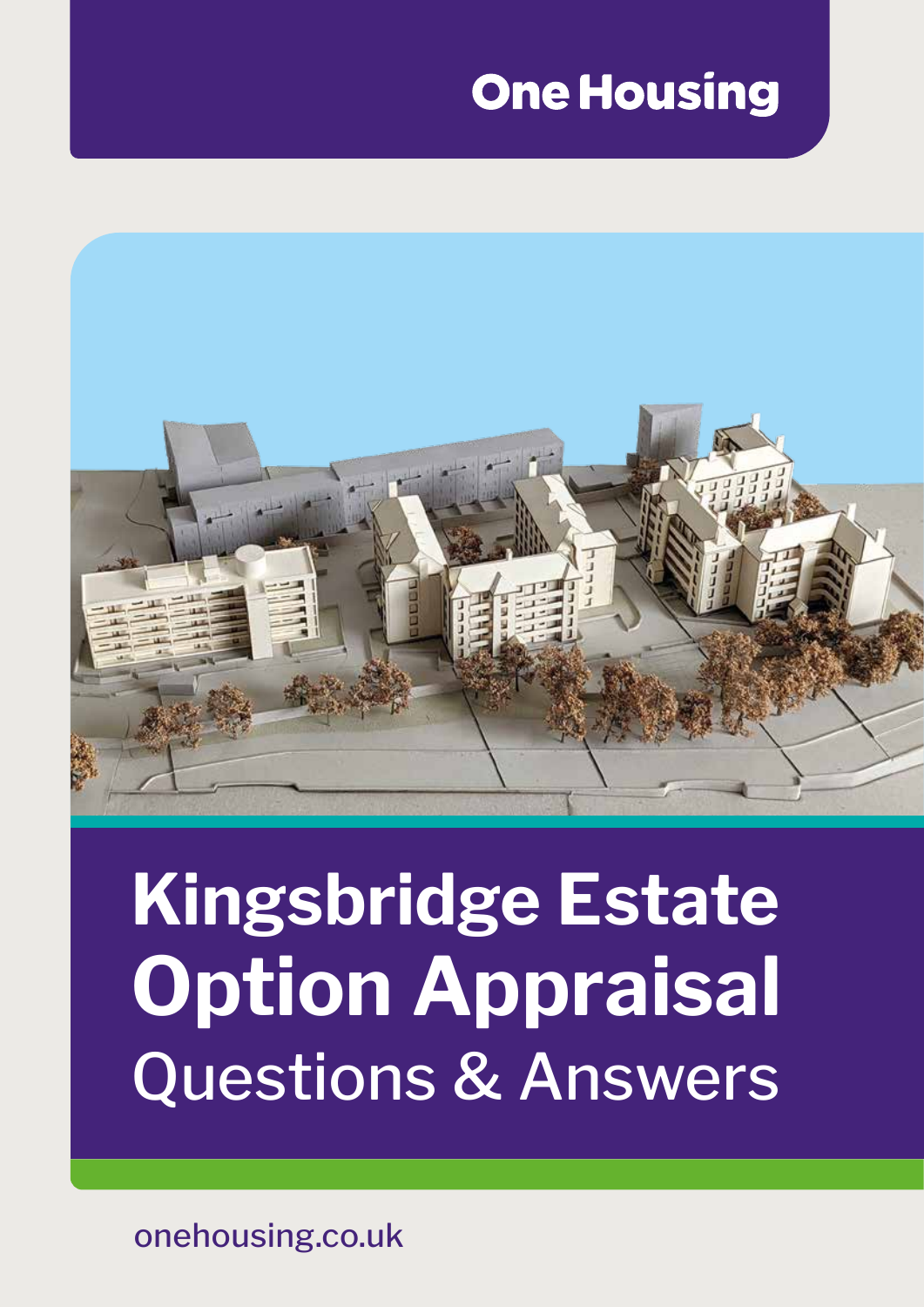During our engagement with residents so far, questions have been asked that we feel are useful to share with everyone on the estate.

This is a 'live' document accurate as of April 2021, many of the answers to these questions will develop and become more detailed as we progress further in the process.

Rob Lantsbury, your Independent Resident Advisor who specializes in leasehold matters, is currently working to create a FAQ's document specifically for resident leaseholders. Please contact Rob on the details on the back of this leaflet to discuss this.

#### **Options Appraisal Process**

#### **1. What is an option appraisal?**

An options appraisal is simply looking at a number of options for the future of the estate that take into consideration what is good about the current homes, what residents don't like about the current homes and whether the options can be afforded.

As part of the process, One Housing has been holding a series of consultations, these will continue over the coming months, during which several different options will be developed with the community. This includes options such as; nothing changes, refurbishment, partial demolition and infill construction (building on vacant land) as well as demolition and redevelopment. It is not simply about demolishing homes, it is about considering all options which may mean homes remain untouched, refurbished or rebuilt.

We are currently in cycle 2 of the options appraisal process, which is typically carried out in up to 5 cycles. During these cycles' residents are asked to comment on the options that they see. The options you have seen so far have not contained lots of detail, and you have not been asked to make any final decisions, this is because the design of the options will continue to change in consultation cycles 3 and 4 based on your feedback. In this way, we ensure that as far as possible, the options reflect the wants of the local community.

As these options become more detailed, they will continue be assessed by residents and a number of consultants (planning & financial consultants for example) in order to settle upon a single, realistic preferred option.

That option will then be put to a resident ballot. In this way, residents will decide whether it goes ahead.

Your feedback will influence what changes are made to each option to make them as good as they can be. A final option will not be presented until Cycle 5 when you are asked to vote in a ballot.

#### **8. The cycle 2 booklet talks about minimum space standards, what does this mean?**

The government has set a minimum space standard for all new build homes. This is not just about the number of bedrooms increasing, but the size of the home in general. For example, an example 1 bed flat in Montrose House is currently 39m2, the minimum size of a new 1 bedroom flat would be 50m2. If any news homes were built on the Kingsbridge Estate, they would be built to minimum space standards.

#### **9. Will my tenancy rights be kept (preserved) if I am required to move away and then come back once the regeneration is complete?**

Yes, as long as you move to another One Housing property. Some tenants may voluntarily decide to transfer away permanently from the regeneration area and give up their right to return. These residents may move to a property that is not owned or managed by One Housing. These residents would retain their core rights as assured tenants, but some details may differ. We would advise any resident considering this, to review the new tenancy thoroughly before committing to it.

Advice is available from your Independent Resident Advisers: Christine Searle, Rob Lantsbury and Iftekhar Ahmed from Newmill. The Newmill team can be contacted on the following freephone number: **0800 0304 588**.

#### **10. Will I be required to move away because of any of these options?**

No, your rent will remain the same as it is now, unless you need to move to home with more or less bedrooms. In that case you would pay the current rent for that size property. Your rent will continue to change in April each year, as it does already in line with the Consumer Price Index  $(CPI) + 1\%$ .

Maybe. Some options will require temporary moves and others will not. As the options develop further, we will make it clear how much disruption each option will cause. In a partial or full demolition option the architects would design things in a way that minimizes disruption as much as possible, and ensure as many people as possible only need to move once (from their current home, straight into a new home) this is called 'phasing.' If your home is demolished as part of any option, you may decide to move to a home away from the Kingsbridge Estate permanently, this will be your choice.

#### **11. If you build new homes on my estate as part of any regeneration option, who is going to be living in them?**

At this stage we do not know the mix of tenure on the estate, depending upon the option it could include the following; social housing, leasehold homes and shared ownership (part buy part rent).

#### **12. Will I lose my parking space as a result of any option?**

At this stage it is too early to say, however our intention is to retain parking spaces allocated to tenants in line with the current permit scheme on Kingsbridge Estate. Depending on which option is taken forward, the location of the parking spaces on the estate could change. If we were to take

#### **2. Why do you need resident feedback at every stage?**

Resident feedback is used to inform the designs; therefore, your feedback is critical. At each stage the architects will present ideas, and these will change and develop based on your feedback.

#### **3. Will residents get to vote on any proposals?**

Yes, at the end of the option appraisal process a resident ballot will be held on the preferred option. The proposal will only be taken forward if a majority of votes are in favour of the option.

#### **4. Is there a minimum threshold for turnout at the ballot?**

The GLA (Greater London Authority) does not set out a minimum turnout for the number of votes in a resident ballot. The outcome of a ballot will be decided on a simple majority of the number of 'yes' and 'no' votes received from eligible voters. A ballot is only required to be held in any option which includes the demolition of any social homes and/or the construction of more than 150 new homes. However, One Housing wants residents to have the final say and will hold a vote on whatever is the preferred option.

#### **5. Who is eligible to vote in a ballot?**

The GLA (Greater London Authority) sets the eligibility requirements for voting. All social housing tenants are eligible to vote. If you have a joint tenancy agreement both tenants have a vote. Resident leaseholders who have been living on the estate for at least 12 months prior to the date that the landlord offer has been published are eligible to vote. If two or more people are named on the lease for their property, all leaseholders have a vote. Any resident who lives on the estate and has been on the London Borough of Tower Hamlets housing register for at least 12 months prior to the date the landlord offer has been published are eligible to vote.

#### **My home and my estate**

#### **6. If my current home is demolished as part of any regeneration option, will I be able to move back to the new development when it's finished?**

Yes, this is called the 'right to return' if your home is demolished as part of any option, you would have the right to return to a new home that meets your needs on the estate. Your rent will also stay the same, for more information about you rent please see question 13.

#### **7. I am currently overcrowded; will this be solved as part of any regeneration option?**

Not all options will be able to solve overcrowding. As the options appraisal progresses, we will make it clear in the consultation booklet which options could solve overcrowding and those which will not. If your home is demolished as part of any option, you will be rehoused in a home that suits your family size.

forward an option such as full redevelopment,this would need to be considered by the local authority as part of a planning application whereby they could seek to reduce the parking provision.

#### **Finances**

#### **13. Will my rent go up because of these options?**

#### **14. Will my service charge go up because of these options?**

Probably. At this moment we can't say by how much because we don't know which option residents will choose. New services such as a lift, CCTV or door entry system, whether in a refurbished block or in a new block, will likely lead to an increased charge. One Housing will keep any increases as low as possible and residents will be involved in deciding on what the option will be and what services will be provided. Having said that, any refurbished or new homes should be cheaper to run (i.e. your gas/electric/water bills should be less) and it is hoped that this will offset any increase in service charges. We will provide an estimate of service charge before the ballot on the preferred option.

#### **15. Will my utility bills (electricity, gas, water etc) go up because of these options?**

Usually not, in most cases resident's utility bills will decrease. This is because a refurbished or new building is (in most cases) much more energy efficient than an older one. We will aim to provide some estimated utility cost comparisons as part of the option appraisal.

#### **16. Will my council tax go up because of the regeneration?**

Possibly. If the regeneration increases the value of your home, then this could lead to an increase in council tax. Any new buildings constructed as part of a regeneration option are likely to have a higher council tax than the current homes.

If you have not already, please contact any of the project team to give your feedback about the cycle 2 information.

You can also give your feedback in your own time on the project website:

**https://www.kingsbridgeestatee14.com/haveyour-say**